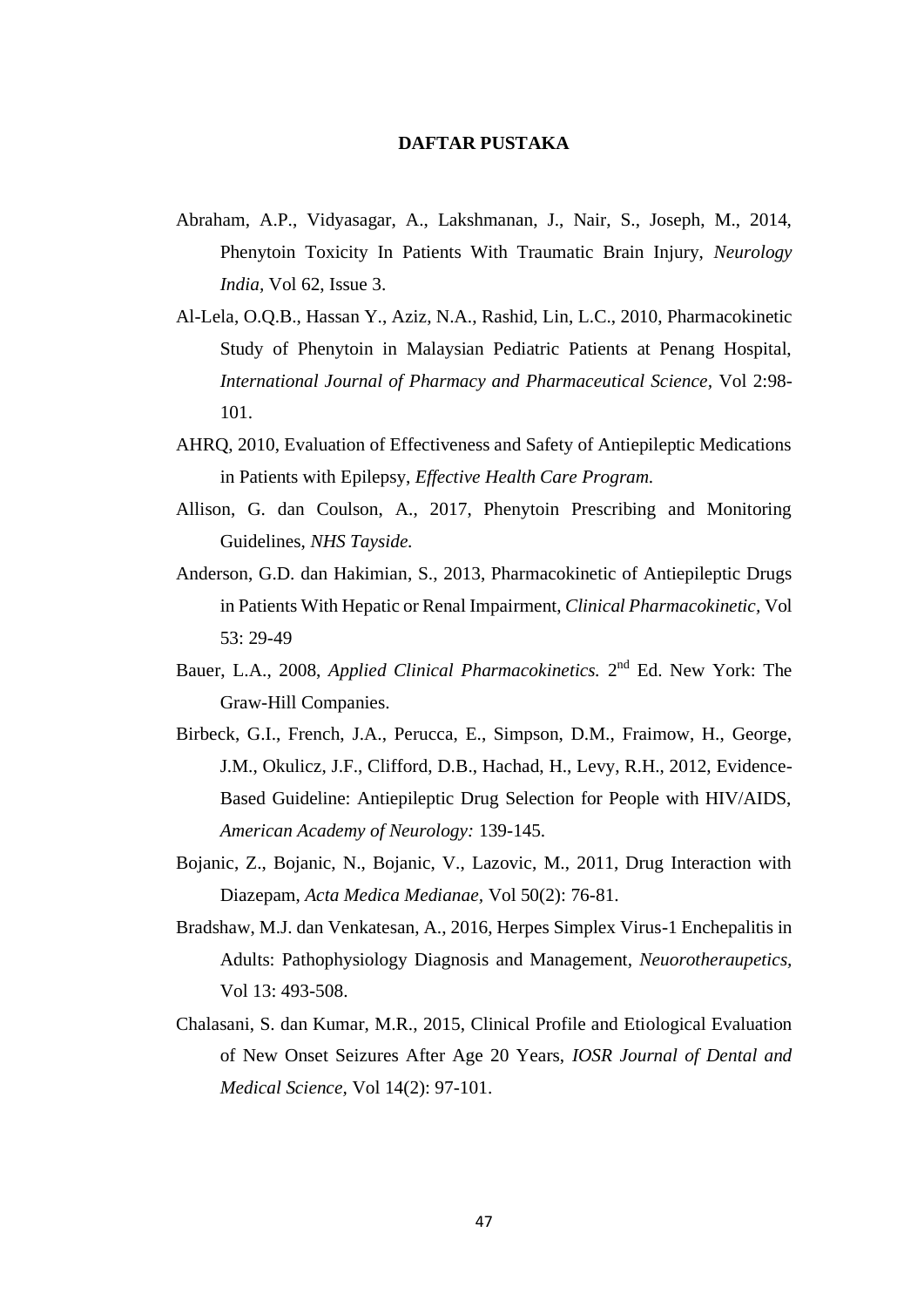- Chumnanvej, S., Dunn, I.F., Kim, D.H., 2007, Three-day Phenytoin Prophylaxis is Adequate After Subarachnoid Hemorrhage, *Neurosurgery,* Vol 60(1): 99- 103.
- Craig, S., 2005, Phenytoin Poisoning, *Neurotical Care,* Vol 3: 161-170.
- Cyriac, J.M. dan James, E., 2014, Switch Over From Intravenous to Oral Therapy: A Concise Overview, *Journal of Pharmacology and Pharmacotherapeutics,*  Vol 5(2): 83-87.
- Dahiya, K., Kumar, R., Bansal, A, Dhankhar, R., Ghalaut, V.S., Chugh, K., Kumari, S., 2016, Phenytoin Monotherapy in Epilepsy and Its Effect on TSH, *International Jounal of Pharmaceutical Sciences and Research,* Vol 7(11): 4656-4659.
- Depkes RI., 1979, *Farmakope Indonesia,* Edisi ketiga, Jakarta: Departemen Kesehatan Republik Indonesia.
- Depkes RI<sup>a</sup>., 2009. *Pedoman Pemantauan Terapi Obat*, Direktorat Bina Farmasi Komunitas dan Klinik. Depkes RI.
- Depkes R<sup>b</sup>., 2009. *Pelayanan Kefarmasian untuk Pasien Pediatri*, Direktorat Bina Farmasi Komunitas dan Klinik. Depkes RI.
- Depkes RI<sup>c</sup>., 2009, *Profil Kesehatan Indonesia*, Jakarta.
- Eadie, M.J., 2016, *The Treatment of Epilepsy,* Fourth Edition, John Wiley & Sons, Chapter 43: 574-588.
- Eddy, C.M., Rickards, H.E., Cavanna, A.E., 2011, The Cognitive Imoact of Antiepileptic Drugs, *the Advanced Neurological Disorders,* Vol 4(6): 385- 407.
- Endriastuti, N.E., Wahyono, D., Sukarno, R., 2015. Evaluasi Pendosisan Gentamisin pada Pasien Anak Pneunomia Berat. *Jurnal Manajemen dan Pelayanan Farmasi,* Vol. 5 Nomor 1: 27-32
- Eppenga, W.L., Kramers, C., De Smet, P.A.G.M. 2016., Drug Therapy Management In Patients With Renal Impairment How To Use Creatinine-Based Formulas In Clinical Practice, *European journal of Clinical Pharmacology,* Springer, Vol 72(12): 1433-1439
- Fields, M.C., Labovitz, D.L., French, J.A., 2013, Hospital-Onset Seizures, *Journal American Medical Association Neurol,* Vol 70(3): 360-364.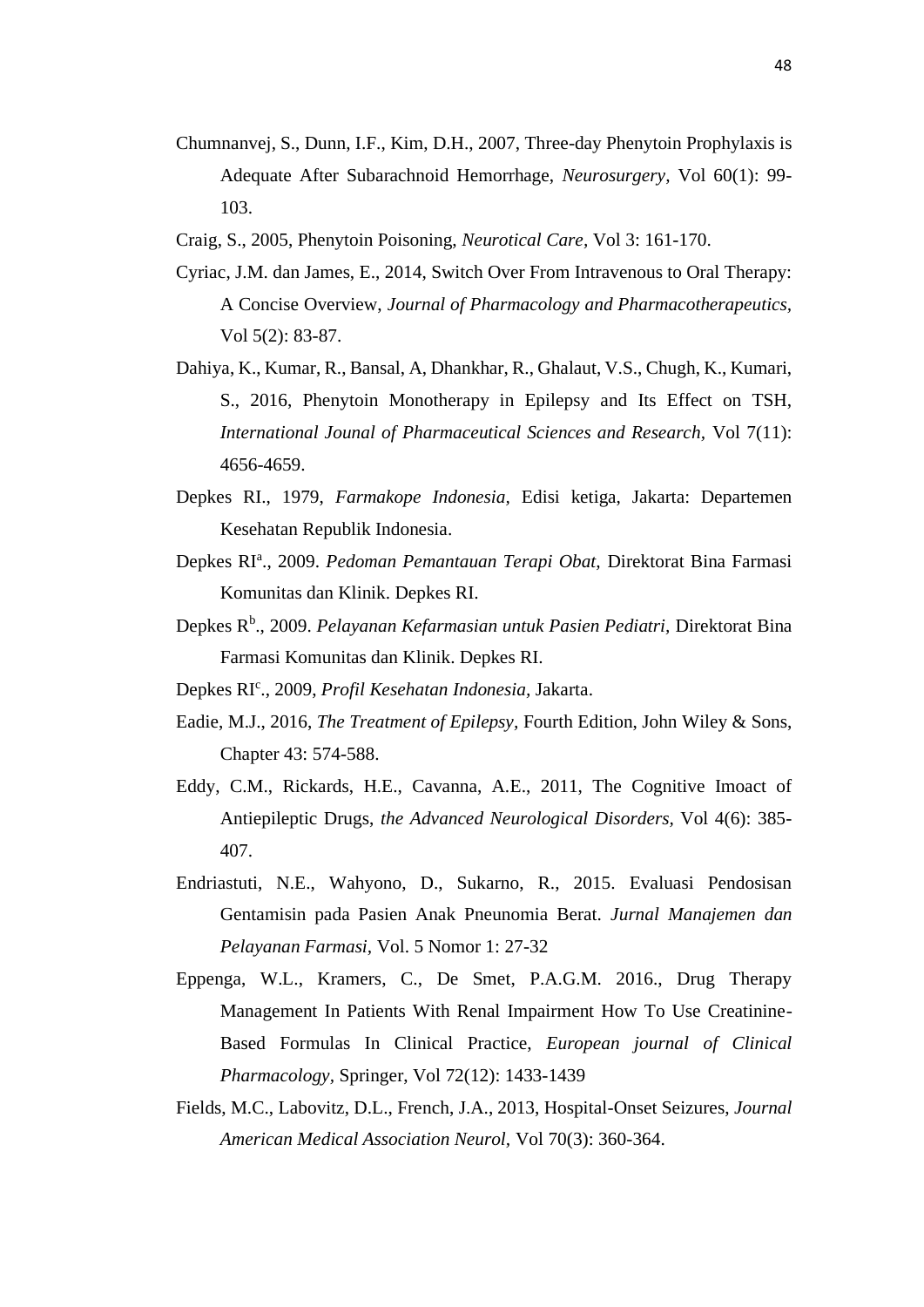- Frost, R.B., Farrer, T.J., Primosch, M., Hedges, D.W., 2013, Prevalence of Traumatic Brain Injury in The General Adult Population: A Meta-Analysis, *Neuroepidemiology,* Vol 40: 154-159.
- Fuller, K.L., Wang, Y.Y., Cook, M.J., Murphy, M.A., D'Souza, W.J., 2013, Tolerability, Safety, and Side Effect of Levetiracetam Versus Phenytoin in Ontravenous and Total Prophylactic Regimen Among Craniotomy Patients: A Prospective Randomized Study, *Epilepsia,* 54(1):45-57.
- Garnett, W.R., Louis, E.K.S., Bramley, T., 2009, Transitional Polytherapy: Trick of The Trade for Monotherapy to Monotherapy AED Conversions, *Current Neuropharmacology,* Vol 7(2): 83-95.
- Gilad, R., Lampl, Y., Exchel Y., Sadeh, M., 2001, Antiepilepstic Treatment in Patients with Early ostichemic Stroke Seizures: A Retrospective Study, *Cerebrovascular disease,* Vol 12: 39-43.
- Goldenberg, M.M., 2010, Overview of Drugs Used for Epilepsy and Seizures, *Pharmacy and Therapeutics,* Vol 35(7): 392-415.
- Grasela, T.H., Sheiner, L.B., Rambeck, B., Boenigk, H.E., Dunlop A., Mullen, P.W., Wadsworth, J., Richens, A., Ishizaki, T., Chiba, K., Miura, H., Minagawa, K., Blain, P.G., Mucklow, J.C., Bacon, C.T., Rawlins, M., 1983, Steady-state Pharmacokinetics of Phenytoin From Routinely Collected Patient Data, *clinical Pharmacokinetics,* Vol 8: 355-364.
- Gujjar, A.R., Nandhagopal, R., Jacob, P.C., Hasim, A., Amrani, K., Ganguly, S.S., Asmi, A., 2017, Intravenous Levetiracetam vs Phenytoin for Status Epilepticus and Cluster Seizures: A Prospective Randomized Study, *British Epilepsy Association,* Vol 49:8-12.
- Guldiken, B., Remi, J., Noachtar, S., 2016, Cardiovascular Adverse Effects of Phenytoin, *Journal Neurol,* Vol 263: 861-870.
- Guo, Y., Yu, L., He, B., Li, S., Zhu, S., Sun, H., 2018, Aetiological Features of Elderly with Newly Diagnosed Symptomatic Epilepsy in Western China, *BioMed Research International,* Vol 2018.
- Hakim, Lukman., 2012, *Farmakokinetika Klinik,* Seri Farmasi Klinik, Bursa Ilmu, Yogyakarta.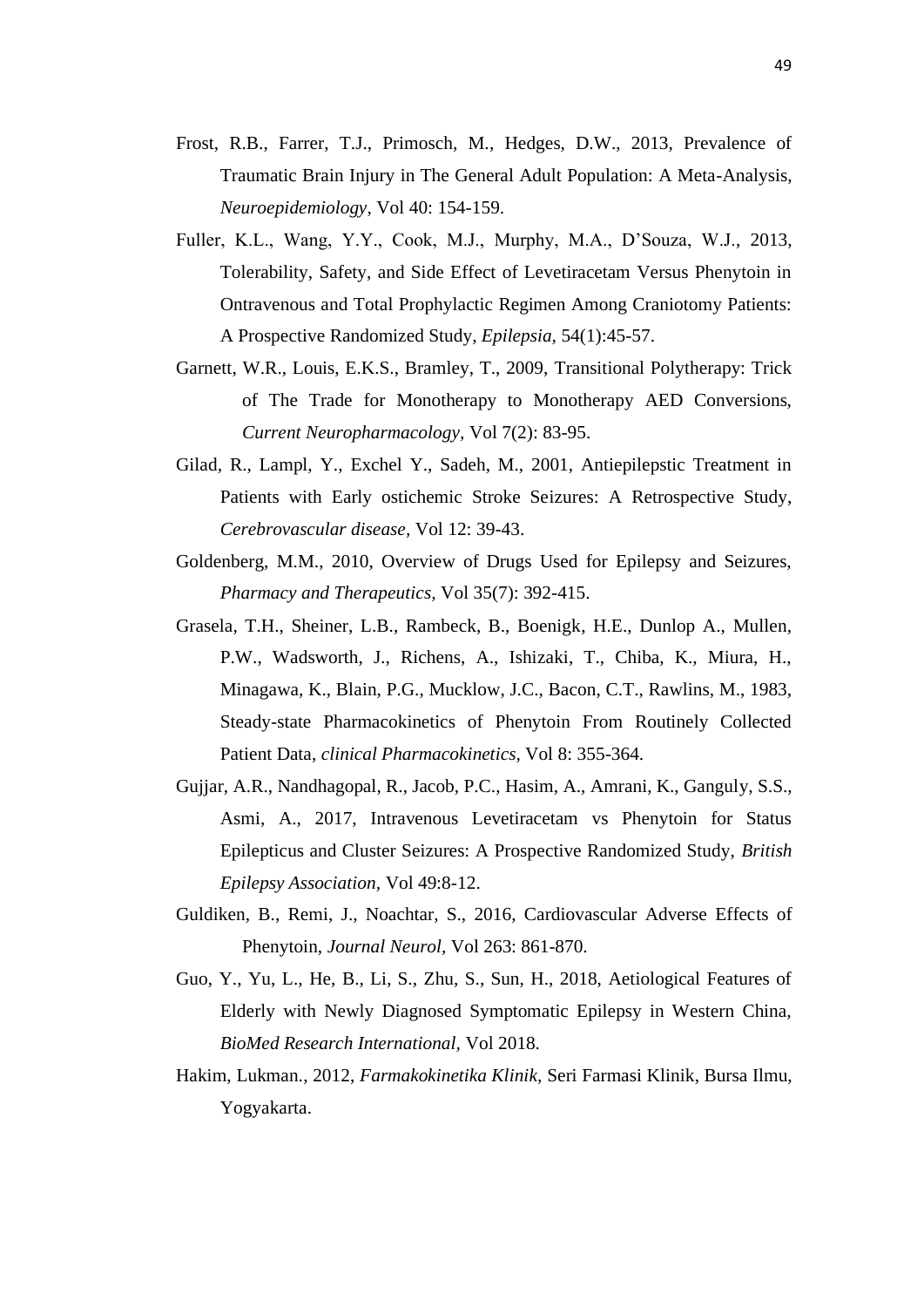- Hakim, Lukman., 2016, *Optimasi Dosis,* Seri Penemuan Obat dan Farmasi Klinik, Bursa Ilmu, Yogyakarta.
- Hamed, SA., 2017, The Auditory and Vestibular toxicities Induced by Antiepileptic drugs, *Taylor and Francis*, Expert Opinion on Drug Safety.
- Hassel, B., 2013, Tetanus: Pathophysiology Treatment and The Possibility of Using Botulinum Toxin Against Tetanus-Induced Rigidity and Spasms, *Toxins,*  Vol 5: 73-83.
- Huang, Y.H., Chi, N.F., Kuan., Chan,L., Hu, C.J., Chiou, H.Y., Chien, L.N., 2015, Efficacy of Phenytoin Valproic Acid Carbamazepin and New Antiepileptic Drugs on Control of Late-Onset Post Stroke Epilepsy in Taiwan, *European Journal of Neurology,* Vol 22: 1459-1468.
- Husna, M. dan Kurniawan, S.N., 2017, Mekanisme Kerja Obat Anti Epilepsi Secara Biomolekuler, *Malang Neurological Journal,* Vol 4(1): 38-45.
- Hussein, A., Abdulgalil, A., Omer, F., Eltoum, H., Hamad, A., Adil, O.E., Mubarak, B., Malkaldar, M., Idris, I., Alwidaa, Y., Mahmoud, E., 2010, Correlation Between Serum Level of Antiepileptic Drugs and Their Side Effects, *Oman Medical Journal,* Vol 25 (1): 17-21.
- Ikawati, Z., 2018, *farmakologi Molekuler: Target Aksi Obat dan Mekanisme Molekulernya,* Yogyakarta, UGM Press.
- Jahromi, S.R., Togha, M., Fesharaki, A.H., Najafi, M., Moghadam, N.B., Kheradmand, J.A., Kazemi, H., Gorji, A., 2011, Gastrointestinal Adverse Effects of Antiepileptic Drugs in Intractable Epileptic Patients, *Seizure,*  Vol 20: 343-346.
- Jauch, E.C., Saver, J.L., Adams, H.P., Bruno, A., Connors, J.J., Demaerschalk, B.M., Khatri, P., McMullan, P.W., Qureshi, A.I., Rossenfield, K., Scott, P.A., Summers, D.R., Wang, D.Z., Wintermark, M., Yonas, H., 2013, Guidelines for The Early Management of Patients With Acute Ischemic Stroke: A Guideline for Healthcare Professionals From The American Heart Association/ American Stroke Assitiation, *Stroke,* 44: 870-947.
- Javadi, S.S., Mahjub, R., Taher, A., Mohammad, Y., Mehrpooya, M., 2018, Correlation Between Measured And Calculated Free Phenytoin Serum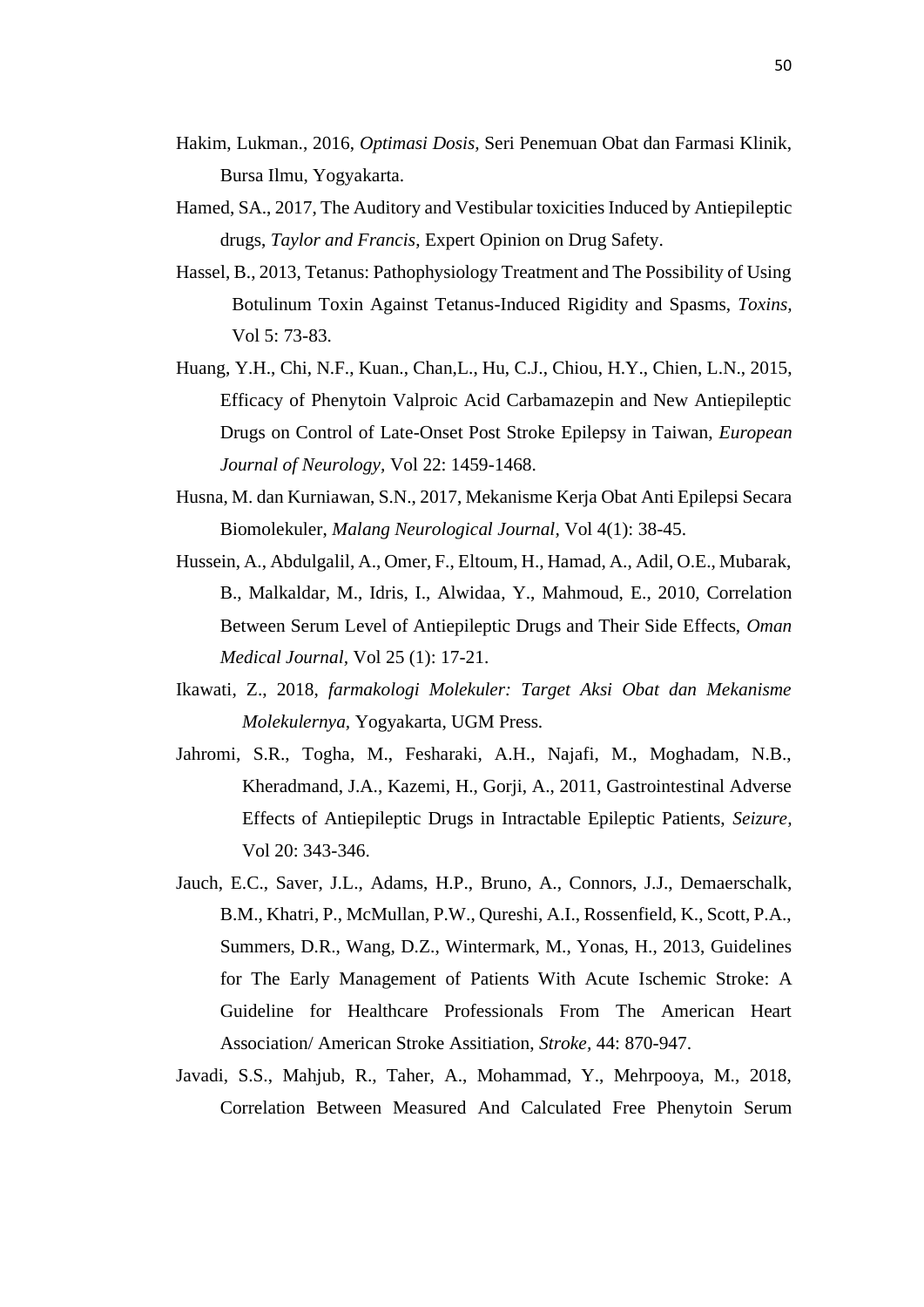Concentration In Neurological Care Patients With Hypoalbuminemia, *Clinical Pharmacology: Advances and Applications,* Vol 10: 183-190.

- Jones, H.M dan Yeo, K. R., 2013, Basic Concepts in Physiologically Based Pharmacokinetics Modeling in Drug Discovery and Development, *Pharmacometrics and System Pharmacology*.
- Kammerman, S. dan Wasserman, L., 2001, Seizure Disorders: Part 1. Classification and Diagnosis, *wjm,* Vol 17: 99-103.
- Kang, J.S. dan Lee, M.H., 2009, Overview of Therapeutic Drug Monitoring, *The Korean Journal of Internal Medicine*, Vol 24(1).
- Kaousar, S., Wani, F.A., Wani, Z.A., Nazir, A., Zahid, A.T., Wafai, Z.A., 2018, Translating Phenytoin Therapeutic Drug Monitoring for Potential Utilities to Pharmacovigilance: Capacity Raking an Established Tertiary Care Service, *International Journal of Scientific Study,* Vol 6(5): 30-34.
- Katzung, B.G., Susan, B.M., Anthony J.T., 2012, *Basic & Clinical Pharmacology*  12th Edition, McGraw Hill Lange.
- Kaur, S., Garg, R., Pal, R., 2018, Adult Onset Seizure: Clinical, Etiological, and Radiological Profile, *Journal of Family Medicine and Primary Care.* Vol 7(1): 191-197.
- Lisboa, T., Ho, Y.L., Filho, G.T.H., Brauner, J.S., Valiatti, J.L.D.S., Verdeal, J.C., Machado, F.R., 2011, Guidelines for The Management of Accidental Tetanus in Adult Patients, *Rev Bras Ter Intensiva,* Vol 23(4): 394-409.
- Listiana, S.A., Setiawan, D., Susanti, 2012, Identifikasi Permasalahan Dosis dan Interaksi Obat pada Pasien Askes dan Umum Penderita Epilepsi di RSUD Prof dr Margono Soekarjo Purwokerto, *Pharmacy,* Vol 9(2): 58-73.
- Liu, S., Yu, W., Lu, Y., 2016, The Causes of new-onset epilepsy and seizures in the elderly, *Neuropsychiatric Disease and Treatment*, Vol 12: 1425-1434.
- Liu, G., Slater, N., Perkins, A., 2017, Epilepsy: Treatment Options, *American Academy of Family Physicians,* Vol 96 (2): 87-96.
- Maschio, M., 2012, Brain Tumor Related Epilepsy, *current Neuropharmacology,*  Vol 10: 124-133.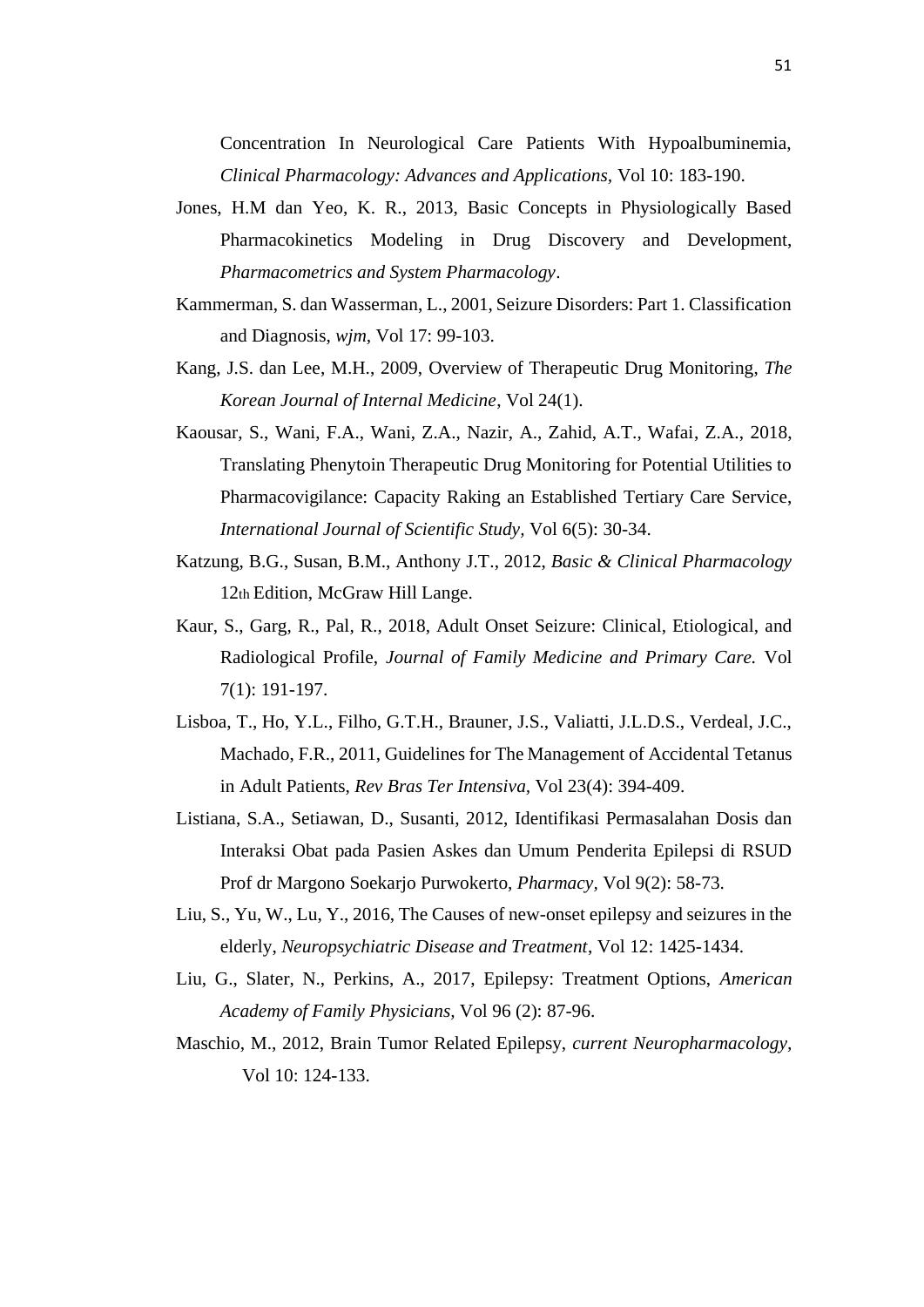- Michael, B.D. dan Solomon, T., 2012, Seizures and Enchepalitis: Clinical Features Management and Potential Pathophysiological Mechanism, *Epilepsia,* Vol 53(4): 63-71.
- Mohammad, L.G., Aslam, T.S., Ahmad, S., 2015, Therapeutic Drug Monitoring of Phenytoin Needs Vigilance: An Individualized PD Response is Variable, *Int J of Res in Pharmacology & Pharmacotherapeutics,* Vol 4(4): 406-410.
- Muralidhar, V. dan Venugopal, K., 2015, New Onset Seizures: Etiology and Corelation of Clinical Features with Computerized Tomography and Electroencephalography, *Journal of The Scientific Society,* Vol 42(2): 82- 87.
- Musteata, M.F., 2011. Monitoring Free Drug Concentration, *Bioanalysis,* Future Science, Vol 3(15): 1753-1768.
- Naidech, A.M., Kreiter, K.T., Janjuan, N., Ostapkovuch, N., Parra, A., Commichau, C., Connolly, E.S., Mayer, S.A., Fitzsimmons, B.F., 2005, Phenytoin Exposure is Associated with Functional and Cognitive Disability After Subarachnoid Hemorrhage, Vol 36(3): 583-587.
- NICE, 2019, Epilepsies: Diagnosis and Management, *National Institute for Health and Care Excellence.*
- Pannem, R.B. dan Chintha, V.K., 2019, Aetiology of New Onset Seizures in Cases Admitted to an Intensive care Unit of Tertiary Care Hospital: A Two Year Study, *International Journal of Advance in Medicine,* Vol 6(3): 744-749.
- Park, S., 2008, Cognitive Effects of Antiepileptic Drugs, *J Clin Neurol,* Vol 4: 99- 106.
- Patsalos, P.N., Berry, D.J., Bourgeois, B.F.D., Cloyd, J.C., Glauser, T.A., Johannesses, S.I., Leppik, I.E., Tomson, T., Perucca, E., 2008, Antiepileptic Drugs-Best Practice Guidelines for Therapeutic Drug Monitoring: A Position Paper by The Subcommission on Therapeutic Drug Monitoring, ILAE Commission on Therapeutic Strategies, *Epilepsia,*  Vol 49(7): 1239-1276.
- Perdossi, 2016, *Panduan Praktik Klinis Neurologi,* Perhimpunan Dokter Spesialis Saraf Indonesia.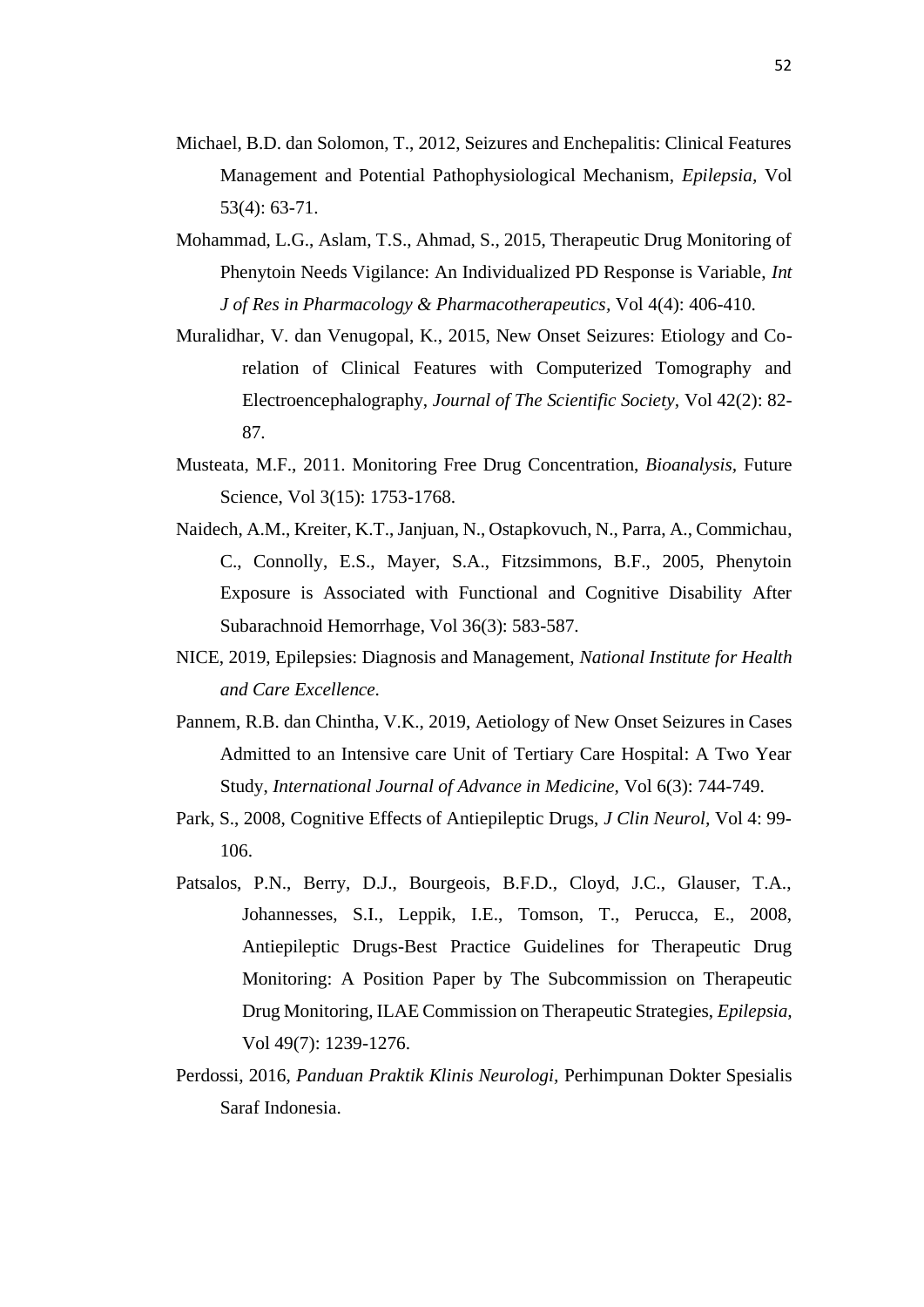- Pillai, L.V., Vaidya, N., Khade, A.D., Hussainy, S., 2008, Variability of Serum Phenytoin Levels in Critically Ill Head Injured Patients in Intensive Care Unit, *Indian Journal Critical Care Medicine,* Vol 12(1): 24-27.
- Perucca, P., Scheffer, I.E., Kiley, M., 2018, The Management of Epilepsy in Children and Adults, *MJA,* Vol 208(5): 226-233.
- Rahmatullah, W.S., Hakim, L., Pramantara, I.D.P., 2013, Perkiraan Kadar Fenitoin Dalam Darah dan hasil Terapi Pada Pasien Epilepsi, *Jurnal Manajemen dan Pelayanan Farmasi,* Vol 3, 2: 132-136.
- Sahu, M., Kothari, S., Banjare, S., Sahu, V.B., Udenia, D., 2017, Evaluate Clinical Impact of Theraupetic Drug Monitoring of Phenytoin Monotherapy in Patient of Generalized Tonic Clonic Seizure, *International Archives of BioMedical and Clinical Research,* Vol 3 Issue 1.
- Scharfman, H.E. dan MacLusky, N.J., 2014, Sex Differences In The Neurobiology of Epilepsy: A Preclinical Perspective, *Neurobiol Dis,* Vol 72: 180-192.
- Sharma, S., Tabassum, F., Dwivedi, P., Agarwal, R., Kushwaha, S., Bala, K., Grover, S., Baghel, R., Kukreti, R., Tripathi, C.B., 2015, Critical Appraisal of Serum Phenytoin Variation With Patient Characteristics in a North Indian Population, *Neurology India,* Vol 63(2): 202-208.
- Shorvon, S., Perucca, E., Engel, J., 2016, *The Treatment of Epilepsy*, 4<sup>th</sup> Ed, John Wiley and Sons.
- Siddiqi, O. dan Birbeck, G.L., 2013, Safe Treatment of Seizures in The Setting of HIV/AIDS, *Current Treat Options Neurol,* Vol 14(4): 529-543.
- Sil, A., Das, K., Das, N.K., Chakraborty, D., Mazumdar, G., Tripathi, S.K., 2012, Use of Anti-epileptic Drugs in Tertiary Care Hospital of Eastern India With Emphasis on Epilepsy Due to Neurocysticercosis, *Indian Journal of Pharmacology,* Vol 44(1): 106-110
- Smith, T.C., Marson, A.G., Williamson, P.R., 2009, Phenytoin Versus Valproate Monotherapy for Partial Onset Seizures and Generalized Onset Tonic-Clonic Seizures, *John Willey and Sons*, Issue 4.
- Spruill, W.J., Wade, W.E., Dipiro, J.T., Blouin, R.A., Pruemer, J.M., 2016, *Konsep Farmakokinetika Klinis Edisi 6*, Penerbit Buku Kedokteran: EGC.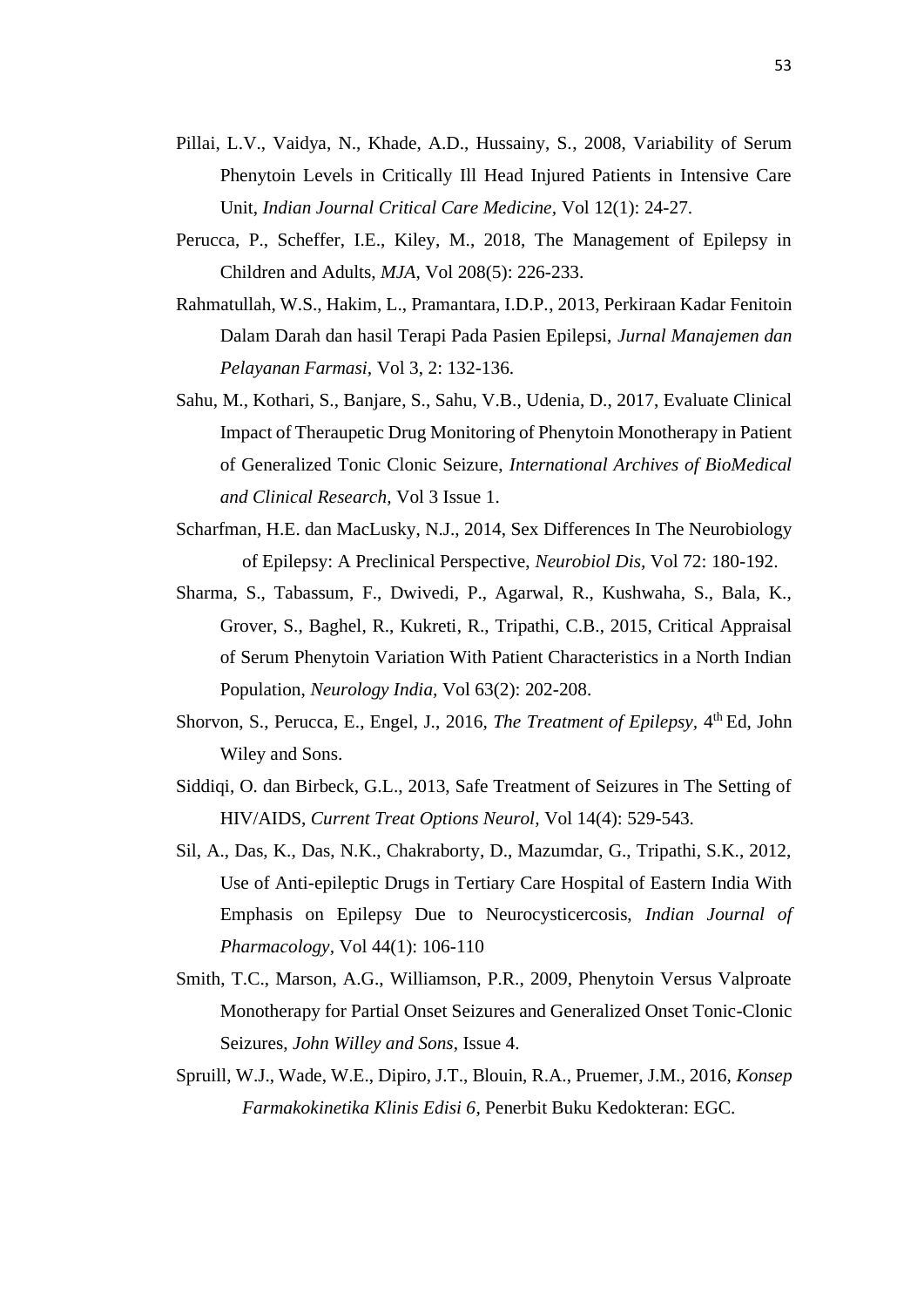- Stafstrom, C.E. dan Carmant, L., 2015, Seizures and Epilepsy: An Overview for Neuroscientists, *Cold Spring Harbor Perspectives in Medicine,* Vol 5(6): 1-18.
- Sugiyono., 2017, *Statistik untuk Penelitian,* Alfabeta, Bandung.
- Tedrus, G.M.A.S., Fonseca, L.C., Junior, E.N., Pazetto, D., 2012, Epilepsy with Onset at Over 50 Years of Age: Clinical and Electroencephalographic Characteristics, *Arq Neuropsiquiatr,* Vol 70(10): 780-785.
- The Brain Trauma Foundation., 2016, Guidelines for the Management of Severe Traumatic Brain Injury 4th Edition, *Brain Trauma Foundation.*
- Tobler, A., Hosli, R., Muhlebach, A., Huber, A., 2016, Free Phenytoin Assessent in Patients: Measured Versus Calculated Blood Serum Levels, *International Journal Clinical Pharmacy*.
- Torbic H., Forni, A.A., Anger, K.E., Degrado, J.R., Greenwood, B.C., 2013, Use of Antiepileptics For Seizure Prophylaxis After Traumatic Brain Injury, *Am J Health-System Pharmacy,* Vol 70: 759-766.
- Vankatesan, A. dan Geocadin, R.G., 2014, Diagnosis and Management of Acute Enchepalitis, *American Academy of Neurology:* 206-215.
- Vernachio, K., Lovett, A.W., Williams, J., 2015, A Review of Withdraw Strategies for Discontinuing Antiepileptic Therapy in Epilepsy and Pain Management, *Pharmacy and Pharmacological Journal,* Vol 3(1): 232-235.
- Wahyono, Djoko., 2013, *Farmakokinetika Klinik Konsep Dasar dan Terapan dalam Farmasi Klinik,* Yogyakarta: Gajah Mada University Press.
- Walters, R.J.L., Hutchings, A.D., Smith, D.F., Smith, P.E.M., 2004, Innapropiate Requests for Serum Anti-epileptic Drug Levels in Hospital Practice, *Quarterly Journal of Medicine,* Vol 97(6): 337-341.
- Walter, J.J.F., Bleck, T., 2016, Treatment of Established Status Epilepticus, *Journal of Clinical Medicine,* MDPI, Vol 5 (49).
- Wijayatri, R., Ikawati, Z., Ghofir., A., 2013, Perbandingan Monoterapi dengan Politerapi Pada Jenis Idiopathic Generalised Tonic Clonic, *Jurnal Manajemen dan Pelayanan Farmasi,* Vol 2(3): 93-98.
- WHO, 2007, Fostering Epilepsy Care in Europe, *WHO Europe Region.*